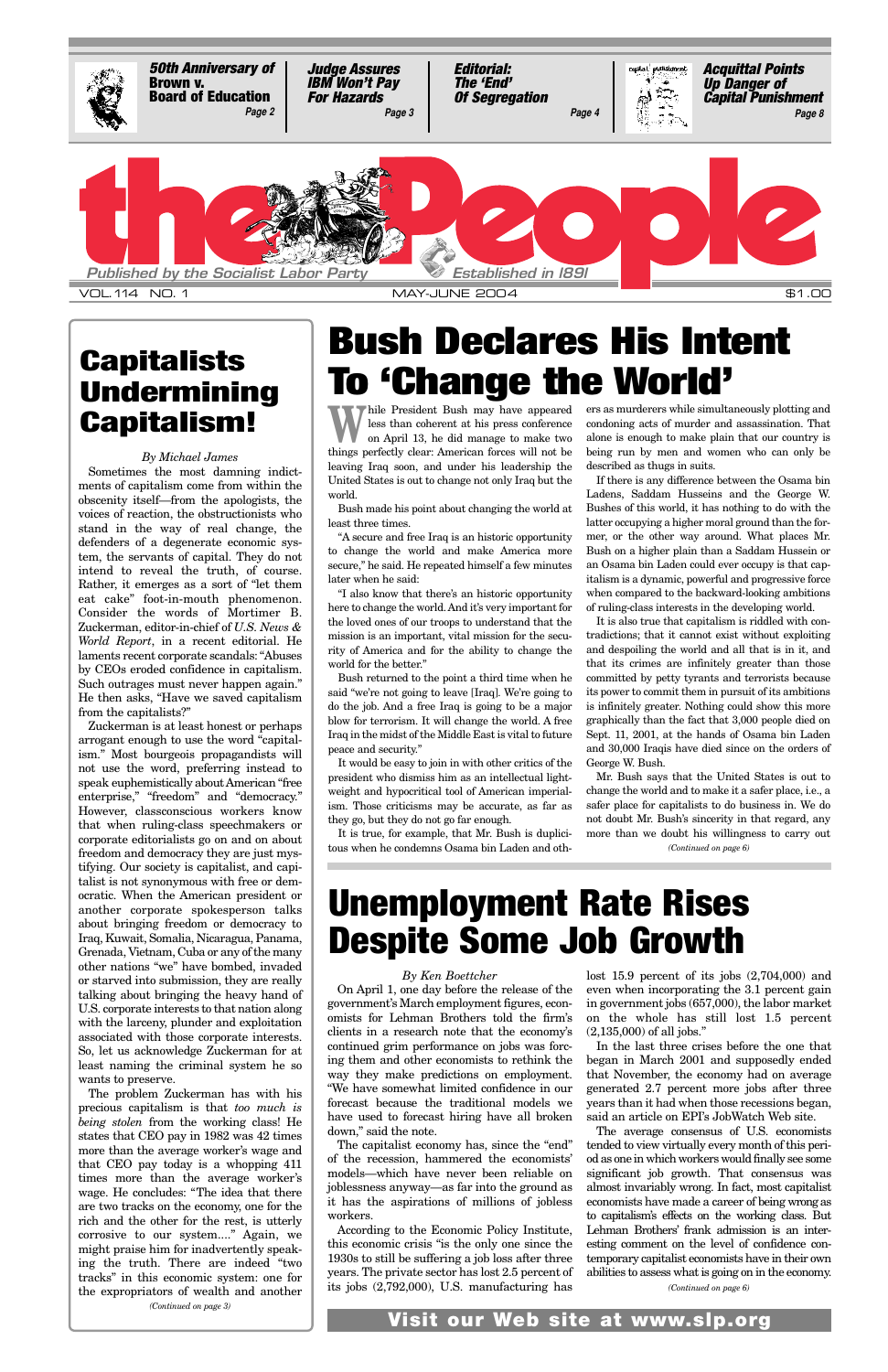### *By B.G.*

May 17 of this year marks the 50th anniversary of the noted Supreme Court case, *Brown v. Board of Education* of Topeka, Kan., which overturned the 1896 *Plessy v. Ferguson* case that had established the judicial fiction of "separate but equal" in race relations.

The *Plessy* case was the last of a series of Supreme Court cases in the post-Civil War era that strengthened segregation in the South. Even before the North had removed its troops from the South in 1877, bringing an end to Reconstruction and the attempts at enforced equality for African Americans, the U.S. Supreme Court had begun to nibble away at whatever equal rights had been established for the emancipated slaves and free blacks in the southern states.

The 14th Amendment to the Constitution, adopted in 1868, had defined citizenship and its rights and protections, stating: "All persons born or naturalized in the United States, and subject to the jurisdiction thereof, are citizens of the United States and of the State wherein they reside. No State shall make or enforce any law which shall abridge the privileges or immunities of citizens of the United States; nor shall any State deprive any person of life, liberty, or property, without due process of law; nor deny to any person within its jurisdiction the equal protection of the laws."

This amendment would seem to be clean-cut and without ambiguity. The Supreme Court, however, would abridge it considerably before the century was out.

The *Slaughterhouse Cases* of 1873 were the first judicial review of the provisions of the 14th Amendment. The Louisiana legislature had made a monopoly grant that was contested through the court system as being in violation of the privileges and immunities clause of the 14th Amendment. In a 5-to-4 decision, the court denied the plaintiff and upheld the grant, distinguishing between state and national citizenship, saying that only the rights derived from federal citizenship were protected by the amendment. The court defined those rights very narrowly. By this decision, civil rights in general were placed under state protection.

In 1875, to strengthen the protection of civil rights, Congress passed a Civil Rights Act that guaranteed to all people, regardless of color or race, equal rights in public places, such as theaters, inns, public transportation, etc. This law also forbade the denial of jury service to African Americans.

In 1883, five cases known collectively as *Civil*

*Rights Cases* came before the Supreme Court. These were cases where African Americans had been denied either equal accommodations or equal privileges in defiance of the Civil Rights Act. The Supreme Court declared that law invalid in the matter of protecting social rather than political rights. It further restricted the interpretation of the 14th Amendment by declaring that the amendment prohibited states from restricting civil rights but did not protect the restriction of civil rights by individuals unaided by the state.

This peculiar interpretation of the 14th Amendment thus virtually ended the federal government's attempts to protect the rights of African Americans and opened up a whole era of discrimination against blacks by private individuals and private institutions. It was a decision that actually encouraged southern states to pass segregation laws, including laws requiring separation of blacks and white passengers on railroads.

In 1890, Louisiana passed "An Act to Promote

the Comfort of Passengers" that forced railroads to provide "equal but separate" cars for whites and blacks.

Louisiana blacks understandably protested this indignity. The railroads seemed sympathetic, but for economic reasons of their own, for the law would involve the great expense of providing separate cars for the races.

It was decided to have a test case.

On June 7, 1892, Homer A. Plessy boarded a train in New Orleans, seated himself in a car reserved for whites and refused a conductor's request to move. A detective who was conveniently standing by arrested him. A local judge, John H. Ferguson, rejected Plessy's argument of discrimination and violation of civil rights and found him guilty. Plessy then appealed to the Supreme Court.

The case, *Plessy v. Ferguson*, was tried in 1896, and the court ruled 7 to 1 against Plessy, stating that he had "separate but equal" rights to travel and that there was no evidence that "the enforced separation of the two races stamps the colored race with a badge of inferiority."

There the matter stood for nearly 60 years while segregation expanded in the country, particularly in the South.

It was not until after World War II that civil rights again became a political and social issue in the United States. The National Association for the Advancement of Colored People aimed its attention at discrimination in the schools. It is noteworthy that its landmark case, *Brown v. Board of Education* of Topeka, Kan. (1954), was not against a southern school district but

against one in the Midwest. Segregation was not confined to the South.

In a unanimous decision on May 17, 1954, the Supreme Court decided in favor of Brown,

declaring that "separate educational facilities are inherently unequal" and that separation of grade-school children according to their race "generates a feeling of inferiority as to their status in the community that may affect their hearts and minds in a way unlikely ever to be undone."

The decision caused a new type of rebellion in the South, with the formation of White Citizens' Councils to maintain segregation, the revival of the Ku Klux Klan, and a Southern Manifesto in 1956 signed by 101 southern congressmen and senators declaring the *Brown* decision "a clear abuse of judicial power." Southern school boards found a variety of ways to stonewall and stall compliance with the decision. Riots and violence erupted at some schools. In 1957, Gov. Orville Faubus of Arkansas called out the Arkansas National Guard to keep nine children from attending Central High School in Little Rock, and President Dwight Eisenhower sent 1,000 paratroopers to protect the children's entry. At the end of the school year, the local authorities closed Central High School for two years.

The civil rights struggle was far from won. It took a more dynamic turn when African Americans themselves began using massive resistance to segregation, including boycotts of businesses and facilities that would not serve them equally and continued street protests. Peaceful rallies and marches were met by violence, police harassment, snarling police dogs, electric cattle prods and water from high-pressure fire hoses, mob attacks, bombings, abductions and murders.

Although the nation is now observing the half-century anniversary of the *Brown* decision, that victory did not immediately bring the desired results. There was still at least a decade more of bitter struggle, as African Americans grew weary of waiting a whole century after the end of chattel slavery to gain the most rudimentary freedom.

Slavery had existed in all the 13 original American colonies, and became a great convenience to the agrarian capitalists of the South, where it flourished. When slavery was abolished by the Civil War and the 13th Amendment to the Constitution, the concept of "inferior" and "superior" races that had been fostered by capitalist necessity remained. It will take the successful outcome of yet another struggle—the class struggle—before workers of all backgrounds will have the power to collectively enforce their claim to "liberty and justice for all."

## **50th Anniversary of** *Brown v. Board of Education* **Court Decision Sought**

**End to Racial Segregation**



**AB CAP for** *The People*

❑ **\$5 for a 1 year sub** ❑ **\$8 for a 2 year sub** ❑ **\$10 for a 3 year sub** ❑ **\$9 for a 1 year sub by first-class mail**

|                                                                                                                                                                 | PHONE |  |
|-----------------------------------------------------------------------------------------------------------------------------------------------------------------|-------|--|
|                                                                                                                                                                 |       |  |
| CITY CHARGE CITY CHARGE CITY CONTROL CITY CHARGE CITY CHARGE CITY CHARGE CITY CHARGE CITY CHARGE CITY CHARGE C<br>Make check/money order payable to The People. |       |  |
| the People P.O. Box 218, Mountain View, CA 94042-0218                                                                                                           |       |  |

**A sample copy of** *The People* **is your invitation to subscribe.** 

De Leon examines every major argument—pro and con—on the union question, traces confusion on what unions can and cannot accomplish to its source in the American Federation of Labor, and outlines the general principles on which genuine and effective working-class unions can be built. One of De Leon's best.



**48 pages—\$1.25 postpaid**

**NEW YORK LABOR NEWS P.O. Box 218 Mountain View, CA 94042-0218**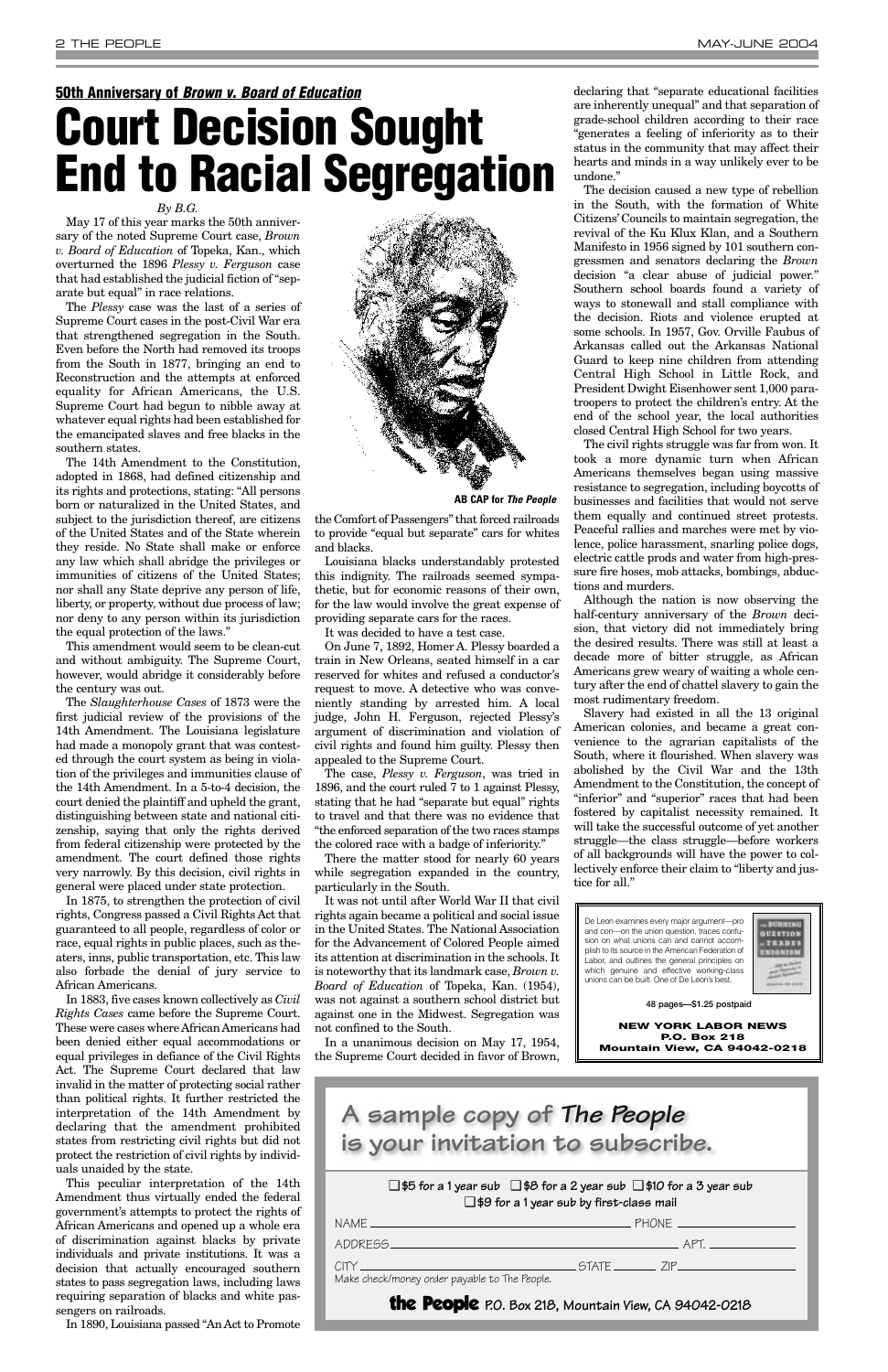### *By Bruce Cozzini*

**The IBM workers' suit reported in our January-February issue ended Feb. 26 with a verdict that exonerated IBM. That** January-February issue ended Feb. 26 with a verdict that exonerated IBM. That may not surprise most of our readers, but how the trial came to that end should be of interest to all.

Our previous article described the conditions under which the two plaintiffs in the

suit had worked at IBM. They contended that those conditions led to chemical poisoning at the time of their employment and to later cancers for both.

Despite testimony by witnesses on the hazardous conditions and willful neglect by IBM, the verdict ending the three-month trial was largely shaped by restrictions posed by California workers' compensation laws.

The narrow basis of workers' compensation stacked the case against the plaintiffs. Judge Robert Baines' rulings during the trial biased the case as well.

Judge Baines excluded from the evidence testimony about a corporate mortality database "that purportedly showed that IBM workers died of cancer at higher rates than the general population and at younger ages." Just days before the case went to the jury he ruled that IBM was not liable for

punitive damages if Moore and Hernandez win. Speaking from the bench, Baines said that he "did not find evidence of a corporate policy by IBM to deny employees information about their injuries."

In addition, Baines required that to find against IBM, jurors had to answer "yes" to *all* of the following six questions for each plaintiff:

1. Did the plaintiff sustain "systemic chemical poisoning" because of employment at IBM?

2. Did an IBM medical professional have actual knowledge of plaintiff's "systemic chemical poisoning"?

3. Did that individual fraudulently conceal that condition from the plaintiff ?

4. Did that individual have actual knowledge that the plaintiff's condition was caused by his/her employment at IBM?

5. Did that individual fraudulently conceal from plaintiff that the condition was caused by employment at IBM?

6. Did plaintiff's cancer result from further exposure to chemicals that caused his/her "systemic chemical poisoning"?

While there was strong evidence for the plaintiffs' case, the IBM defense had to cast doubt on only one of these standards to sway

the jury toward IBM. As Richard Alexander, lead attorney for the plaintiffs, commented, "I tried the case with both hands tied behind my back." IBM attorneys used "blame the victim" tactics, citing preexisting conditions for the victims, like diabetes, allergies, overweight or smoking, and impugned the testimony of witnesses on the plaintiffs' behalf. But most damaging, the plaintiffs' attorneys could not produce a corporate whistle-blower to prove that IBM knew of their poisoning and intentionally hid it from them, as required in several of the conditions cited above.

The plaintiffs were understandably disappointed. James Moore, who has been treated for non-Hodgkins lymphoma since 1995, felt betrayed. "I trusted IBM," he said. "If I knew then what I know now, I would have walked off the job." Alida Hernandez, who had a mastectomy for breast cancer 10 years ago, commented, "The only thing I can say is at least I got the word out. I hope someday California will change the law so they will tell people what they are working with, and so it won't be a silent poisoning."

The result is equally grim for those whose cases against IBM in California await trial. Just days after the judgment against Moore

> and Hernandez, Judge Baines suspended 44 remaining cases against IBM, commenting, "With the first trial completed, the time is opportune for all parties to participate in further discussions aimed at resolution of all matters coordinated herein." He ordered parties to confer with an arbitrator to determine a settlement. In addition, given the procorporate bias of California's workers' compensation laws, there can be little doubt of the outcome of such settlements.

> As an afternote to this case, on March 2, IBM settled a birth defects lawsuit with the daughter of a former worker in its semiconductor plant in East Fishkill, N.Y. Candace Curtis, 22, was born with brain damage and other health problems after her mother had worked around lead, chromium and other toxic substances in IBM's plant. Curtis was seeking \$100 mil-

lion in damages. Terms of the settlement were not disclosed.

A similar case was settled in 2001. This was not under the protection of workers' compensation laws, and IBM chose to cut its losses while claiming innocence. As an IBM spokesperson said, "IBM firmly believes, based on the facts and evidence, that it had no liability in this case and its workplace did not cause the plaintiff's injuries." Fifty-two cases are still pending.

As a further afterthought, finally the Semiconductor Industry Association announced on March 18 that it plans to conduct a study on cancer rates in the industry. After years of foot dragging, it plans to start by the end of this year. No details of how the study will be performed were made available. We can hardly wait.

# *California Workers Lose Hazards Case Fifty-Two Cases Still Pending Against Computer Giant*

for the creators of wealth. Since capitalism is designed and intended to continuously assault

labor, we who do not ride the track designated for "the rich" are automatically bound for struggle, exploitation and degradation.

Zuckerman is upset by injustice and in-

equality but his discomfort is not rooted in any sense of decency, humanity or enlightened social consciousness. His discomfort is rooted

in his own bourgeois class interests. He is scolding the expropriators for being too greedy, too brazen and too obnoxious. Perhaps Zuckerman fears an awakened working class. Perhaps he has read and understood the old African proverb that says, "The dry grass will set fire to the damp grass."

Zuckerman fears the excesses will be forgotten: "The images of handcuffed executives doing the perp walk before the TV cameras must be retained on all our retinas...." But he is not really writing for us at all. He has a specific readership in mind. Who is it that he especially calls upon to never forget the TV images of handcuffed executives? "Unhandcuffed CEOs." He does not want their everyday, routine, ordinary criminal activities, euphemistically regarded as "business," to be interrupted by excessive corporate looting.

The editor-in-chief goes on to suggest the absurd: "the business community must insist on and enforce a higher standard of ethics." That is like calling upon sharks to become nonviolent pacifists. A shark is a killing machine: specialized, predatory and ruthlessly lacking in empathy or social consciousness. Likewise, a corporation is a profit machine: specialized, predatory and ruthlessly lacking in empathy or social consciousness. In other words, a corporation is an inherently antisocial entity created for the sole purpose of seeking and maximizing profit. Considerations such as ecology, community, safety and welfare of labor, and ethics can only hinder the insatiable and competitive corporate devotion to profit. So, Zuckerman fears for capitalism, as he should. We who toil and create all wealth know that it is our historic task to liberate humanity from this bloody and barbaric system. We are, as Marx said, capitalism's gravediggers. Zuckerman says that it is "remarkable" that "confidence in the system seems to have survived." If he is surprised that capitalism has survived then he will not be surprised when the end comes, when the working class finally realizes that we have the power to choose a sane and socialist society. He and his kind can simply mourn. We who long for peace, justice and equality will rejoice.

# *... Undermining Capitalism!*



*The People* (ISSN-0199-350X), continuing the *Weekly People*, is published bimonthly by the Socialist Labor Party of America, 661 Kings Row, San Jose, CA 95112-2724.

Periodicals postage paid at San Jose, CA 95101-7024. Postmaster: Send all address changes to *The People*, P.O. Box 218, Mountain View, CA 94042-0218. Communications: Business and editorial matters should be addressed to *The People*, P.O. Box 218, Mountain View, CA 94042-0218. Phone: (408) 280-7266. Fax: (408) 280-6964.

Access *The People* online at: www.slp.org. Send e-mail to: thepeople@igc.org.

Rates: (domestic and foreign): Single copy, \$1. Subscriptions: \$5 for one year; \$8 for two years; \$10 for three years. By firstclass mail, add \$4 per year. Bundle orders: 5–100 copies, \$16 per 100; 101–500 copies, \$14 per 100; 501–1,000 copies, \$12 per 100; 1,001 or more copies, \$10 per 100. Foreign subscriptions: Payment by international money order in U.S. dollars.

### *(Continued from page 1)*

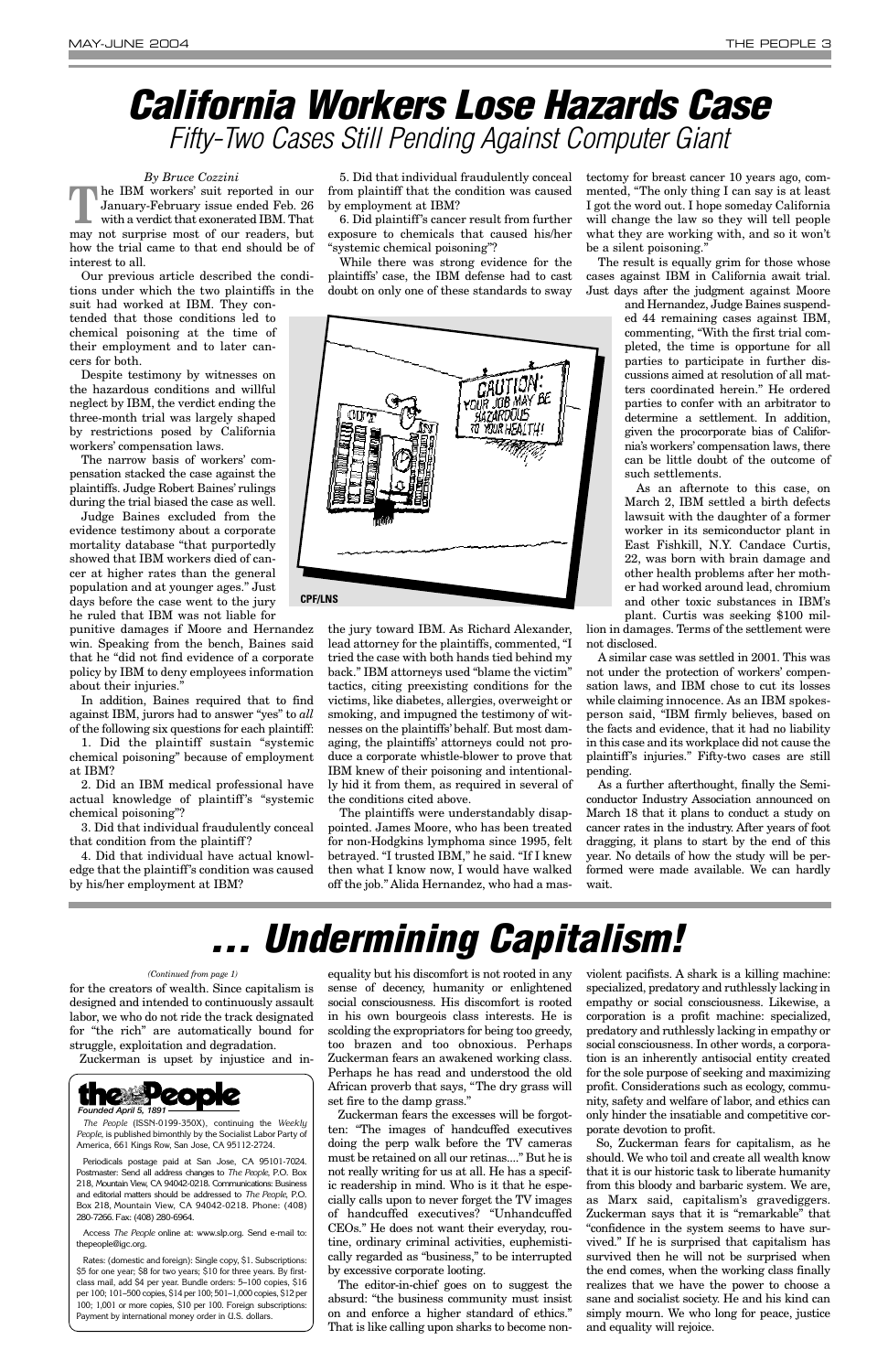May 17, as noted elsewhere in this issue, marks the 50th anniversary of *Brown v. Board of Education*.

*Brown* is widely regarded as a landmark in the struggle of African Americans for equal rights protections under the federal Constitution. For the same reason that morality cannot be legislated, however, no court can simply brush aside historically and culturally embedded ideas and prejudices with a majestic swoosh of its judicial robes.

Race bias and discrimination were too deeply implanted to be uprooted and blown away on command. For nearly a century after the Civil War and the 13th Amendment to the Constitution, African Americans throughout the South were subjected to a reign of terror and economic subjugation barely distinguishable from the chattel slavery of ante-bellum days.

The South might as well have won the war for all the difference it made in the day-to-day lives of the emancipated slaves and generations of their offspring, and things were not markedly different in other sections of the country. "Fred Douglass, no less an authority than he," as Daniel De Leon once observed, "admitted deliberately, shortly before dying [in 1895], that 'the present condition of the Negro is tangibly worse than when he was a chattel slave.'"

The U.S. Supreme Court's decision in *Brown v. School Board* was not a belated sunburst of judicial enlightenment. It was a product of its time, and its time made it a political and economic necessity.

The Cold War turned the Jim Crow system of racial discrimination and oppression into a political liability in the imperialist struggle for control over Africa and Asia. As the *Weekly People* of May 29, 1954, explained:

"In this contest the strategies of American imperialism labor under the distinct handicap of the fact that colored minorities in the United States are subject to segregation and other gross discriminations. The Kremlin rulers have skillfully exploited the vulnerability of their foe, with very damaging effects to the West. Charles D. Jackson, who served as chief of U.S. psychological warfare, was reported by *The New York Times*, Feb. 22, 1951, as saying that by playing up racial discrimination in the United States, Stalinist propagandists 'were making incredible trouble for us.'"

(*Daily People*, March 14, 1906) Keen was the remark of Horace Greeley that the test of sincerity against wrong is the readiness of the decrier of wrong to raise his voice "against a nearby as readily as against a faraway wrong."

The 1950s was also a time of "runaway factories." They did not run to Mexico or Southeast Asia for cheaper labor, as today, but from North to the South. It was the beginning of the "new industrialized South," and the Supreme Court certainly understood that segregation complicated industrial capitalism's southward migration. Again, as the *Weekly People* explained:

"The main economic pressure was built up by the industrialization of the South. Most of the South's new factories and mills were set up by northern corporations and many are managed by officials who, though they adapted themselves readily to southern racial mores, resented the economic wastefulness of segregation. Although obeying segregation laws requiring duplicate fountains and sanitation facilities, etc., the new industries tended to eliminate segregation on the job, with the result that in thousands of southern plants Negroes and whites work side by side. To the capitalist buyer of labor power—at least to those who are not brought up in the 'white supremacy' tradition—the advantages of dividing the workers on race lines are often outweighed by the advantages of drawing freely on the large supply of Negro labor." *Brown* did not end racial discrimination in the South, as the Civil Rights struggle that followed made clear, and the motivations behind it were anything but pure. Nonetheless, Socialists welcomed it as a historical development that opened new possibilities for African Americans to take their rightful place in the larger struggle against all forms of oppression and exploitation. Political and economic developments of the Cold War era compelled capitalism to concede a principle, but the concession did not end the system of exploitation or lift the majority of African-American workers out of enforced poverty. That struggle remains to be resolved in the only way it can be resolved—by drawing all workers together into a classconscious movement for building the genuine social and economic equality that only a socialist reconstruction of society can provide.

ing opponent of slavery during the pre-Civil War period.  $\,^2$  Almost certainly a reference to the following letter written by President Theodore Roosevelt:



### **Organized Hypocrisy**

A wrong, no doubt, a bloody wrong was perpetrated in Jolo upon a band of Moros entrenched in a fastness. Easy would the work have been of reducing them by famine and thirst. When the place was taken there was hardly any food left, and not a drop of water. Nevertheless, a bloodthirsty West Point graduate, greedy for promotion, preferring a "brilliant feat of arms,"<sup>2</sup> rather than the tame results of a siege, stormed the place and killed 900 men, women and children. No prisoners were taken. There were no wounded. What that means is obvious. After the "military feat" of capturing the place, with such incidental killing as an assault renders inevitable, downright murder was resorted to, and the murderers spared neither the wounded, neither women, nor yet children. It was a disgrace to the flag, a disgrace to America, a blot upon humanity. Indignation justly fills the human breast at such atrocity. Yet let none be taken in by the affectation of indignation that has gone up from the anti-expansionist and free trade press. The Greeley test applied to them brands them, not hypocrites only, but as criminal as those whom they pretend to condemn.

In Boise, Idaho, four men lie in prison—Moyer, Haywood, Pettibone and St. John.<sup>3</sup> They were arrested under circumstances that, of themselves, throw suspicion upon the prosecution. Civic rights, the rights of man, statutory law—all were trampled on, and are being trampled on now by the continued detention of the men. The very reasons with which the prosecution seeks to justify its conduct is a condemnation: the reasons are transparently fabricated, silly, perjured. And yet this wrong is not only left uncondemned by the free trade press, that is so solicitous of the Moros, it is applauded by that press, and it gloats in advance at the prospect of the assassination of these innocent men—guilty only of activity in organizing their class, the working class, as they have a right to do. The distant outrage is decried; the nearby one is extolled.

Indignation by criminals at a distant wrong is but the hypocrite's mask behind which to conceal his own crimes at home. It is but a variant of the "stop thief" device. Organized is the hypocrisy that is now raising thunder on the score of the occurrences in the Philippines, and does not raise hell on account of the occurrences in Colorado and Idaho. To tolerate the latter and yet raise an outcry about the former, is mutually supplementary conduct that will contribute its share to enlighten the working class touching the nature of the class whose rule it is their mission to put an end to.

Speed the day that will see the downfall of the crime-capped organized hypocrisy of capitalism.

"Washington, D.C., March 9th, 1906

"Major-General Leonard Wood

"Commanding the Philippine Division, U.S.A. "I congratulate you and the officers and men of your command upon the brave feat of arms wherein you and they so well upheld the honor of the American flag.

"Theodore Roosevelt"

Roosevelt had declared an end to hostilities in the U.S.-occupied Philippines in July 1902, just as President Bush would declare an end to "major hostilities" in U.S.-occupied Iraq in May 2003.

<sup>3</sup> Four leaders of the Western Federation of Miners and the Industrial Workers of the World who were tried on trumped-up charges of having assassinated a former governor of Idaho. Three of the men were kidnapped and illegally transported across state lines by Pinkerton detectives and Colorado state militia to stand trial. A jury eventually found the men not guilty of the crime, but their abductors were never brought to trial. This and many other historic instances show that no pretense of a "Patriot Act" was ever needed to deprive workers of their rights or to shelter the representatives of "law and order" from prosecution whenever the ruling class felt itself threatened.

# *The 'End' of Segregation*

*A De Leon Editorial* **Historic Parallels**

*Many historic parallels can be drawn between the U.S. occupation of Iraq today and its occupation of the Philippines 100 years ago.* 



## what is socialism?

Socialism is the collective ownership by all the people of the factories, mills, mines, railroads, land and all other instruments of production. Socialism means production to satisfy human needs, not, as under capitalism, for sale and profit. Socialism means direct control and management of the industries and social services by the workers through a democratic government based on their nationwide economic organization.

Under socialism, all authority will originate from the workers, integrally united in Socialist Industrial Unions. In each workplace, the rank and file will elect whatever committees or representatives are needed to facilitate production. Within each shop or office division of a plant, the rank and file will participate directly in formulating and implementing all plans necessary for efficient operations.

Besides electing all necessary shop officers, the workers will also elect representatives to a local and national council of their industry or service—and to a central congress representing all the industries and services. This all-industrial congress will plan and coordinate production in all areas of the economy. All persons elected to any post in the socialist government, from the lowest to the highest level, will be directly accountable to the rank and file. They will be subject to removal at any time that a majority of those who elected them decide it is necessary.

Such a system would make possible the fullest democracy and freedom. It would be a society based on the most primary freedom—economic freedom.

For individuals, socialism means an end to economic insecurity and exploitation. It *(Continued on page 5)*

<sup>1</sup> Horace Greeley (1811–1872), founder and editor of the *New York Tribune*, was a lead-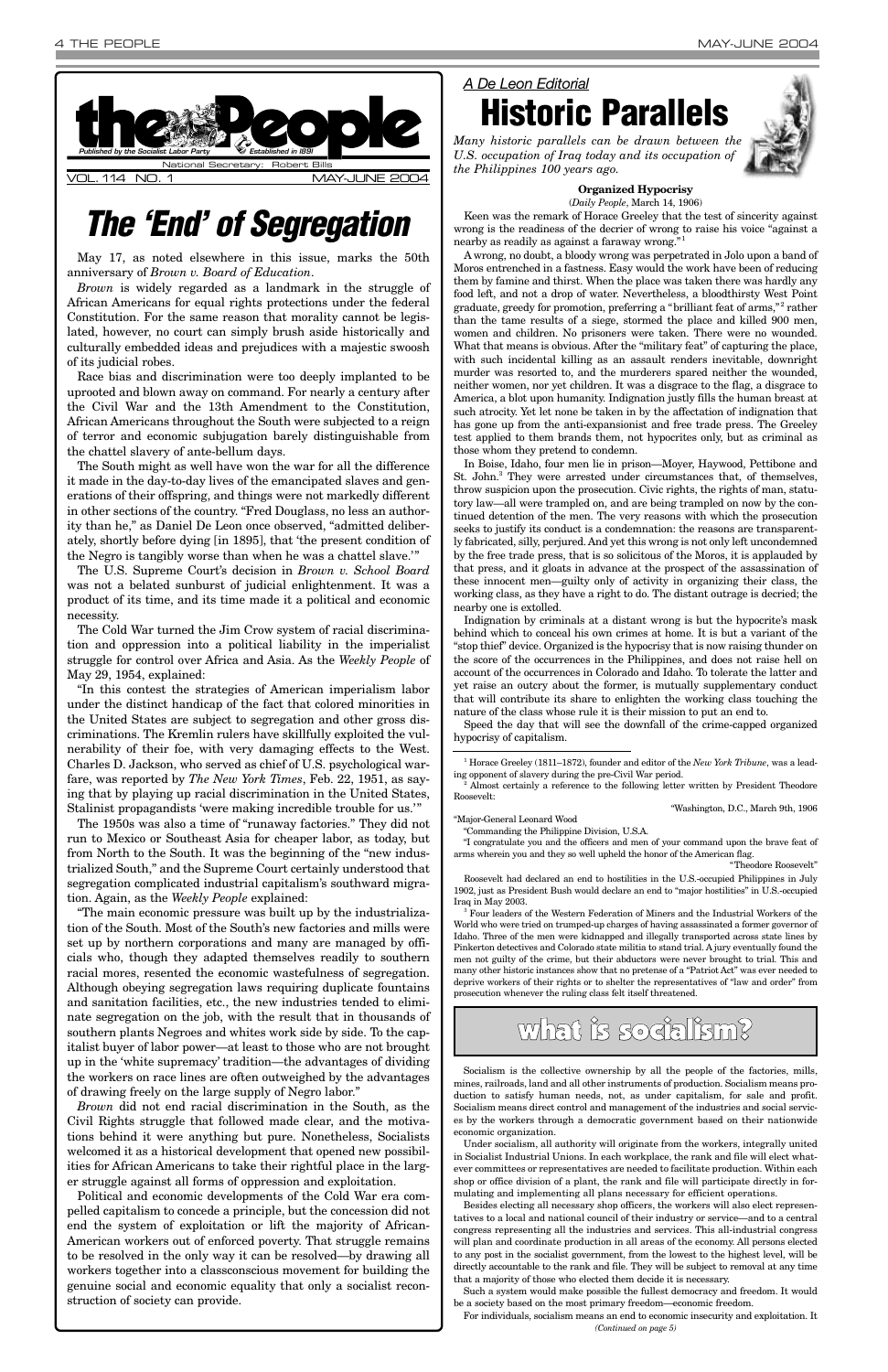### *By Paul D. Lawrence*

**No** institution outside the broadcasting<br>the First Amendment off the "public air-<br>" industry itself has done more to chase the First Amendment off the "public airwaves" than the Federal Communications Commission (FCC). Starting with the destruction of Section 315(a) of the Federal Communications Act of 1934, the so-called Equal Time Law, the commission for decades has bowed before virtually every demand the industry has made for surrendering the public airwaves to the profit interests of the broadcasters. The FCC's only rival in that regard, if it may be called a rival, is the concentration of capital in the communications industry. However, that is the way of things under the capitalist system,

and no commission or antitrust law can prevent it from happening. The concentration of wealth and power in the communications industry has gone so far that even some powerful capitalists in other fields have expressed concern.

Now, it seems, the FCC's tolerance has landed it in hot water with that element that has appointed itself the watchdog of public morals.

If the FCC had not already abdicated its responsibility of protecting the public airwaves for the general good, the growing controversy over "indecency" on the airwaves might have serious implications for freedom of speech and other civil liberties. Regardless of how the disputants in the present controversy resolve their differences, however, one thing is certain. Restoration of public control over the public airwaves is something that must wait until the working class takes it into its head to reclaim all the natural resources that capitalists have been plundering with virtual impunity since John Jacob Astor decided that every furry creature in the great American wilderness had been put there

to provide him with his "opportunity." The latest controversy over what is and what is not fit for the broadcasting industry to impose on a long-suffering public seemingly began when rock singer Bono uttered an expletive during the 2003 Golden Globe Awards. Janet Jackson's exposure during half-time entertainment at this year's Super Bowl added fuel to the fire. The witch-hunt is growing rapidly.

In March, the FCC ruled that Bono's utterance was both indecent and profane. The Associated Press (AP) reported, "It marked the first time that the FCC cited a four-letter word as profane; the commission previously equated profanity with language challenging God's

divinity."

The First Amendment establishes, as Jefferson said, a wall of separation between church and state. Prohibiting *any* challenge to God's divinity is inconsistent with that. However, it is consistent with present-day ruling-class efforts to bulldoze a breach through

that wall. Such efforts include President Bush's attempt to provide government funding for "faith based" undertakings, vouchers for sectarian schools and the like.

Moreover, in at least some cases, the banned expletive is politically protected free speech. In *Cohen v. California* (1971), the U.S. Supreme Court ruled that wearing a jacket with the words "F—- the Draft" did not constitute disturbing the peace and that California could not prohibit speech just because it is "offensive."

The House of Representatives has voted to increase the maximum fine for indecency to \$500,000. The FCC proposed fining Infinity Broadcasting the current maximum \$27,500

for a July 26, 2001, Howard Stern show that featured discussions "about sexual practices and techniques," as the AP put it. The FCC also proposed to impose multiple fines for incidents of alleged indecency in a single show. One can imagine FCC censors making tick marks to tally each incident. Some commissioners are talking about revoking licenses. That would stop not only indecency but everything else as well.

Broadcasters have begun self-censorship. Clear Channel Communications got the ball rolling when it canceled Stern's show for six stations. According to *The Fresno Bee*, some radio and TV stations are rejecting "commercials for products that might be considered offensive—dating services, telephone chat lines and sexual performance enhancers, for example...." None of those products are obviously *unlawful*.

The notorious Stern has changed his tune somewhat. "Stern rants daily against President Bush, bashes FCC chairman Michael Powell

and condemns the 'religious right,' charging they want to put him out of business," the AP reported. "And his advocacy of Democratic presidential candidate John Kerry is already stealing time from Stern's more prurient duties." One might question the objectivity of the AP's language.

Like the cave dwellers in Plato's *Republic*, however, Stern sees only shadows on the wall. He has discerned the apparent actors, but fails to perceive they are but puppets. The ruling class pulls the puppets' strings.

However, folks who operate Clear Channel are part of the ruling class. That class is not made up of one man or one woman, or even one family, and it is not all in the same busi-

> ness. Apart from the "big boys"—the "lions" and "tigers" on top of the food chain—there are "hyenas," "jackals" and "weasels" on the prowl for opportunities of their own. Those in the "religion" business, for example, have their own customers to satisfy. Some in this line of business use the First Amendment to rail against those who use it in ways their flocks are admonished not to approve.

> Clear Channel is a "giant" of the broadcasting industry. It is one of the capitalist "lions." As occasionally happens in the jungle, however, it has been set on by some of the lesser predators. Clear Channel has concerns closer to its heart than Howard Stern's ranting or even its own "First Amendment rights." When freedom of speech comes into conflict with the freedom to profit the conflict is short and the winner is always the same. When the FCC proposed slapping Clear Channel with a \$495,000 fine in April, the broadcasting giant meekly but promptly pulled Stern's plug across its entire network.

Reasonable people with good manners normally abstain from using in public words dictionary makers describe as "vulgar slang" or the like. Nor do they engage in unseemly displays of certain body parts. However, when agencies of the political state undertake to enforce manners and good taste, something more is often at stake. Although few would argue that some limits are not appropriate in respect to children, freedom is lost first in what appears to be a good cause. The obscenely named Patriot Act is but one recent example of that.

Throughout history great works of artistic, literary, philosophical, political, scientific and even theological expression have been censored by secular and religious authorities who found them offensive—obscene, indecent, subversive and so forth. Suppression of dissent and promotion of conformity are useful for maintaining class rule. Jefferson warned, "If a nation expects to be ignorant and free, in a state of civilization, it expects what never was and never will be."

# *FCC's Tolerance of 'Free Enterprisers' Lands It in Hot Water With 'Moral' Watchdogs*

means workers cease to be commodities bought and sold on the labor market and forced to work as appendages to tools owned by someone else. It means a chance to develop all individual capacities and potentials within a free community of free individuals.

Socialism does not mean government or state ownership. It does not mean a state bureaucracy as in the former Soviet Union or China, with the working class oppressed by a new bureaucratic class. It does not mean a closed party-run system without democratic rights. It does not mean "nationalization," or "labor-management

boards," or state capitalism of any kind. It means a complete end to all capitalist social relations.

To win the struggle for socialist freedom requires enormous efforts of organiza-tional and educational work. It requires building a political party of socialism to contest the power of the capitalist class on the political field and to educate the majority of workers about the need for socialism. It requires building Socialist Industrial Union organizations to unite all workers in a classconscious industrial force and to prepare them to take, hold and operate the tools of production.

You are needed in the ranks of Socialists fighting for a better world. Find out more about the program and work of the Socialist Labor Party and join us to help make the promise of socialism a reality.

*(Continued from page 4)*

# **. . . What Is Socialism?**

*Traces the socialist approach to a problem capitalism has never been able to solve.*

NEW YORK LABOR NEWS • P.O. Box 218 Mtn. View, CA 94042-0218

61 pp. – \$1.25 (postpaid) Capitalism Capitalism And Unemployment And Unemployment

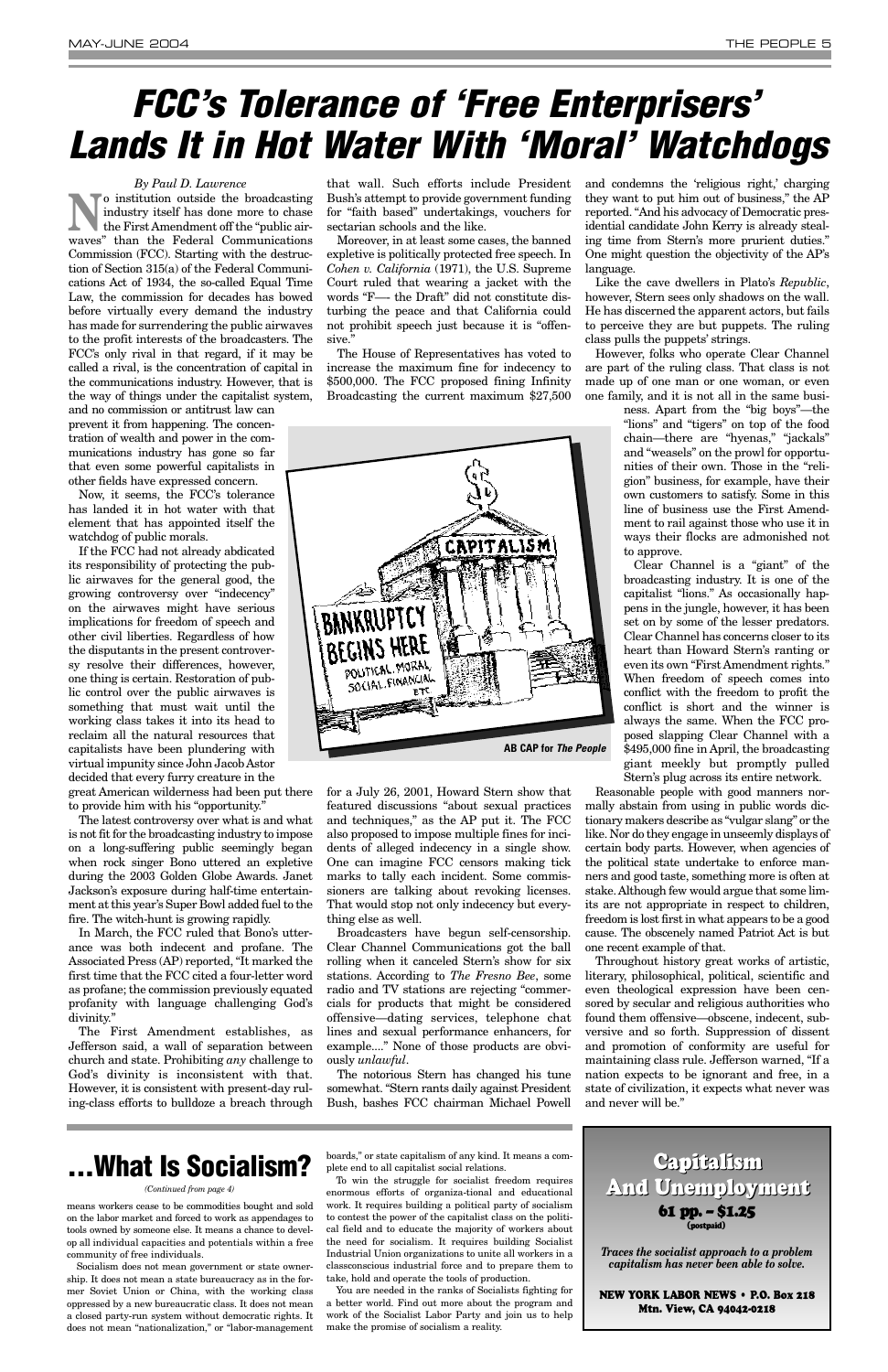that ambition with all the force and disregard for human life and common decency that the task requires. Mr. Bush and what he represents is merely a living confirmation of what Karl Marx wrote in the *Communist Manifesto* 156 years ago:

"The bourgeoisie...draws all, even the most barbarian, nations into civilization....It compels all nations, on pain of extinction, to adopt the bourgeois mode of production; it compels them to introduce what it calls civilization into their midst, i.e., to become bourgeois themselves. In one word, it creates a world after its own image."

The conflict that Mr. Bush calls a "war on terrorism" is really a conflict between an expansive and

ruthless capitalist system driven by its built-in profit-seeking compulsions to impinge on, undermine and ultimately destroy a backward and semifeudalist system that still has its grip on the developing world.

If the working classes of the developed nations do not establish socialism and the harmonious international relations implied by such a change, the violence, destruction and useless waste of life will continue indefinitely. If the working classes of the developed nations do not move to destroy capitalism soon capitalism will soon destroy us.

Workers should remember the record of the economists when they assess the shouts of glee among economists and other ruling-class sycophants that began April 2, the day March figures on jobs were released. "U.S. Job Growth Soars," cried a headline on CNN's Web site. "Labor markets have finally turned the corner," said Richard Berner, Morgan Stanley's chief U.S. economist. "There is only a silver lining," said Mickey Levy, chief economist at Banc of America Securities. "There are very few gray clouds."

Think there's any reason to believe such obvious cheerleaders for capitalism—one day down in the dumps and ready to throw their models on the scrap heap and the next day doing splits in the air and excitedly shaking their verbal pom-poms to rally "consumer confidence"? Think again.

Has anyone noticed any mention of the UNEM-PLOYMENT RATE in all the cheerleading? Conveniently missing from many of the reports in the major media is much discussion of the way the unemployment rate is currently taking a back seat to "job growth" figures. The official unemployment rate for March actually *rose* a tenth of a percent to 5.7 percent. But that figure was difficult to see anywhere with all the pom-poms in the way.

The real unemployment rate is actually much higher. As Daniel Gross observed earlier this year on MSN Slate's "Moneybox" Web site, for example,

"In December 2003, the [rarely reported] adjusted unemployment rate was 9.9 percent, compared with 5.7 percent for the [commonly reported "official"] unemployment rate." "In other words," Gross continued, "on top of the 5.7 percent of the labor force who said they didn't have a job, a low figure by recent historical standards, 4.2 percent of the labor force was either marginally attached or wanted to work full time but couldn't. That's a high figure by recent historical standards."

So high, Gross contends, that it has economists and other pillars of the capitalist community pushing out of the limelight the traditional measure of unemployment, the Bureau of Labor Statistics' Household Survey, which "determines how many people are working and produces the unemployment rate," in favor of its Establishment Survey, which "gathers data directly from 400,000 companies and then estimates how many Americans have payroll jobs."

The Bush campaign and many other ruling-class elements in the coming months will no doubt favor reporting the condition of the working class by tracking how many workers have jobs instead of how many do not.

Least of any workers not likely to find favor with this further descent into official absurdity are the long-term unemployed.

According to the EPI's Issue Brief #198, issued this

March, "In January 2004, 22.7 percent of the unemployed were out of work for more than six months....Long-term unemployment has persisted longer in this postrecessionary period than during any similar period in the past 30 years." Many of the jobs these workers lost are never coming back, and most of the jobs now being generated by the economy, according to EPI figures, pay an average of 40 percent less than the jobs in shrinking industries.

No matter how the figures are manipulated or distorted, the mass of human misery caused by capitalism's recurring economic crises cannot be swept under the carpet. The misery involves too many. But it will continue to be suffered, and will spread to more millions, unless workers act to stop its cause.

What today's working class needs to know most about unemployment and the recurring economic crises that periodically and ever more massively accelerate the tendency of capitalism to throw workers out of the process of production is this: the only reason unemployment exists today is that we live in an economic system that operates on the basis of competition and production for private profit.

This system of production, called capitalism, puts control of the economy into the hands of a small minority class that owns the means of life built by the majority working class. Learn more about capitalism and the Socialist Labor Party's program to abolish it and establish a democratic, socialist economy owned and controlled by the workers themselves, under which unemployment and poverty will no longer exist. Order our pamphlet *Capitalism and Unemployment* today!

# *. . . Unemployment Rate Rises*

This is my contribution of \$ \_\_\_\_\_\_\_ for *The People*'s Press Security Fund, which will help support the SLP's official journal. (Please make checks/money orders payable to the Socialist Labor Party or *The People* and mail to P.O. Box 218, Mountain View, CA 94042-0218.)

| ×<br>- 1 | ×<br>۰,<br>- -<br>×<br>٠<br>w |
|----------|-------------------------------|
|----------|-------------------------------|

Address \_\_

Apt.

City

State <u>Zip</u>

*(Political contributions are not tax deductible.)* Acknowledgments will be made in *The People*. Please indicate if a receipt is desired: ❑ Yes ❑ No

## The People's Press Security Fund

### directory

### **UNITED STATES**

**NATIONAL OFFICE—**SLP, PO Box 218, Mtn. View, CA 94042-0218; (408) 280- 7266; fax (408) 280-6964; e-mail: socialists@slp.org; Web site: www.slp.org.

**BUFFALO, N.Y.—**E-mail Ron Ingalsbe: Wanblee27@aol.com.

**CHICAGO—**SLP, P.O. Box 1432, Skokie, IL 60076.

**CLEVELAND—**Robert Burns, 9626 York Rd., N. Royalton, OH 44133. Call (440) 237-7933. E-mail: j.oneil@worldnet. att.net.

**DALLAS—**Call Bernie at (972) 458-2253.

**EASTERN MASS.—**Call (781) 444-3576.

**FRESNO, CALIF.—**Call Paul Lawrence at (559) 268-2170.

**HOUSTON—**Call (281) 424-1040. Web site http://houstonslp.tripod.com. E-mail: houstonSLP@frys.com.

**MIDDLETOWN, CONN.—**SLP, 506 Hunting Hill Ave., Middletown, CT 06457. Call (860) 347-4003.

**MINNEAPOLIS—**Karl Heck, 5414 Williams Ave., White Bear Lake, MN 55110-2367. Call (651) 429-7279. E-mail: k57heck @cs.com.

**MILWAUKEE—**E-mail:milwaukeeslp@webtv.net.

**NEW LONDON, CONN.—**SLP, 3 Jodry St., Quaker Hill, CT 06375. Call (203) 447-9897.

**NEW YORK CITY—**Call (516) 829-5325.

**PHILADELPHIA—**SLP, P.O. Box 28732, Philadelphia, PA

19151.

**PITTSBURGH—**Call (412) 751-2613.

**PONTIAC, MICH.—**Call (586) 731-6756.

**PORTLAND, ORE.—**SLP, P.O. Box 4951, Portland, OR 97208. Call (503) 226-2881. Web: http://slp.pdx.home.mindspring.com. E-mail: slp.pdx@ mindspring.com.

**SACRAMENTO, CALIF.—**SLP, P.O. Box 221663, Sacramento, CA 95822-8663.

**SANTA ROSA, CALIF.—**SLP, P.O. Box 526, Forestville, CA 95436-0526.

**S.F. BAY AREA—**SLP, P.O. Box 70034, Sunnyvale, CA 94086-0034. E-mail: slpsfba@netscape.net.

**SEABROOK, N.H.—**Richard H. Cassin, 4 New Hampshire St., Seabrook, NH 03874.

**ST. PETERSBURG, FLA.—**Call (727) 321-0999.

### **AUSTRALIA**

Brian Blanchard, 58 Forest Rd., Trevallyn, Launceston, Tasmania 7250, Australia. Call or fax 0363-341952.

#### **CANADA**

**NATIONAL OFFICE—**Socialist Labor Party of Canada, P.O. Box 11091, Station H, Ottawa, ON K2H 7T9, Canada. Call Doug Irving at (613) 226-6682. E-mail: jdirving@sympatico.ca.

**VANCOUVER—**SLP, Suite 141, 6200 McKay Ave., Box 824, Burnaby, BC, V5H 4M9.

#### **GREAT BRITAIN**

Jim Plant, P.O. Box 6700, Sawbridgeworth, CM21 0WA, UK.

E-mail: socliterature@btopenworld.com. Fax 01279-726970.

### **PUERTO RICO**

Call C. Camacho at (787) 276-0907. E-mail: redflags@coqui. net.

### *(Continued from page 1)*

# **. . . 'Change the World'**

### *(Continued from page 1)*

### (Feb. 7–April 9, 2004) *Press Security Fund*

Marie & Ray Simmons \$2,000; Joan Davis \$1,200; Chris Dobreff \$400; Anonymous \$206.05; Irene Schelin \$200; \$100 each Jim Plant, Walter Vojnov; Section Cook County, Ill. (\$90): David Vollmer \$20, George Frenoy \$30, section \$40; John Houser \$84.60; Section Cook County, Ill. \$61.32; \$50 each Daniel Deneff, Earle McGue, Robert Ormsby; Edward Buschman \$40; Edward Jasiewicz \$28; Marshall G. Soura \$27; Robert & Mandarsita Brothers \$26; \$25 each Anonymous, Frank & Betsy Kennedy, John S. & Rosemary Gale; \$20 each Lawrence Hackett, R. Hofem, Richard F. Mack; C. James Matuschka \$13; Patrick McElhaney \$10; David R. Melamed \$8; Thomas McEvoy \$7; Reynold R. Elkins \$5.

Total: \$4,890.97

### *SLP Sustainer Fund*

\$300 each Bernard Bortnick, Chris Dobreff; Karl Heck \$200; \$150 each Michael J. Preston, Robert Burns (In memory of Peter Kapitz), Robert P. Burns (In memory of Mary Pirincin); Carl C. Miller Jr. \$140; \$100 each Donald J. Donaker, Lois Reynolds, Marianne Toth (In loving memory of Joseph C. Toth), Section Wayne County, Mich. (In memory of James C. Horvath); \$30 each Clayton Hewitt, Richard Aiken (In memory of John W. Aiken); Archie Sim \$25; \$20 each Jill Campbell, Section San Francisco Bay Area: William Kelley, Steve Littleton; George T. Gaylord Jr. \$1.

Total: \$1,936.00

*SLP Leaflet Fund*

Jim Tennyson \$30; Reynold R. Elkins \$25; Patrick McElhaney \$18; Paul D. Lawrence \$2.50; Richard Wilson \$5.75; Jill Campbell \$5; Walter Bagnick \$4.

Total: \$90.25

*Daniel De Leon Sesquicentennial Fund* Mark R. McGrath \$10; Richard Wilson \$2 Total: \$12.00

*Genevieve Gunderson Memorial Fund* Marty Radov \$100; Paul D. Lawrence \$12.50. Total: \$112.50

### **Socialist Labor Party**

*Financial summary*

# **Funds**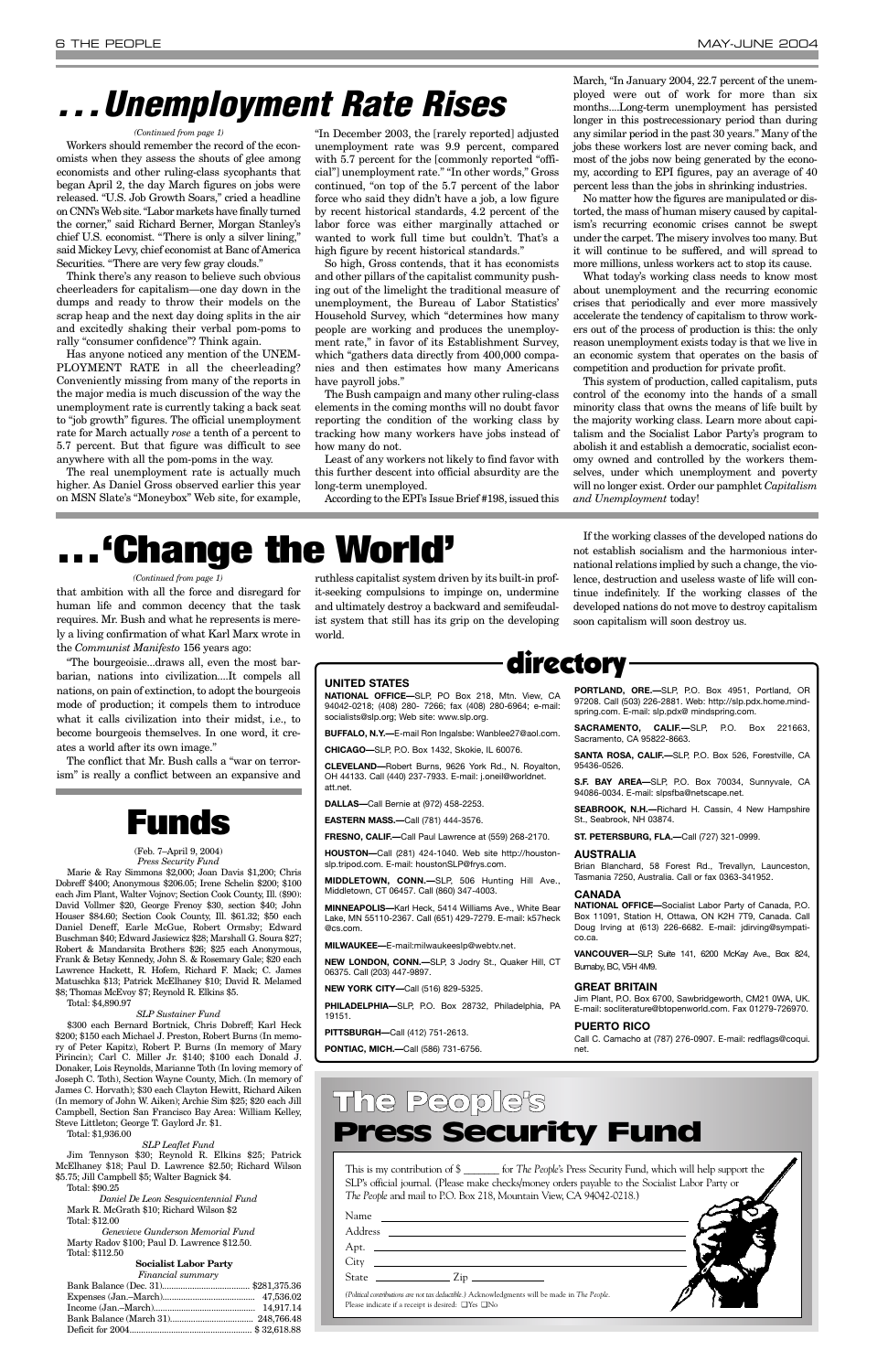### *The People***—1**

I want to thank you for the March-April issue of *The People*. I thought so many of the articles were insightful and thought provoking.

I found the De Leon editorial "Property and Property" and the article about China acknowledging private property very helpful. I recently read *Capitalism and Freedom* by Milton Friedman. Friedman argues that a society must have private property to have economic freedom—something socialism lacks he claims. He propagates this notion that under socialism all of your personal belongings would be stripped away and that only under capitalism—where people are free to do anything and everything—are people truly free. The De Leon editorial explains, however, that there is private property for personal belongings under socialism, but it is the means of production that is owned by the workers. The idea of all the workers owning the means of production (rather than a wealthy few individuals) sounds like a much more free and just society to me. And no one is going to take away your grandmother's rocking chair, so relax!

I also want to thank you for exposing the fact that globalization is benefiting executives and shareholders at the cost of the workers in "What Will Globalization Mean for Silicon Valley Workers?" I had been following Thomas Friedman's Op-Eds in *The New York Times* about globalization, and he, like many of the executives in the *Mercury News* article you discuss, argues that in the end U.S. companies will make more money as a result of exporting jobs to countries with low-wage workers. He argues that this extra profit will somehow produce more U.S. jobs, but, of course, he provides no explanation how. To me, a much more likely scenario is that there will be higher unemployment, lower wages for U.S. workers, and higher profits for executives and shareholders. In other words, globalization will create even greater class separation.

> Troy Phipps Brooklyn, N.Y.

### **Safeway Strike**

I read with interest the article about the UFCW strike at Safeway in the March-April 2004 issue of *The People*. As a former UFCW member and labor activist, I have to agree with your assessment of how the UFCW let its members down. I'd even like

to go so far as point out some other instances of the UFCW's abysmal track record:

1. The 1985 Hormel strike, which despite enjoying mass support, was undermined by the UFCW who essentially used union workers to break a strike. There's at least one book on it, *Hard Pressed in the Heartland*, which I recommend.

2. The 2001 Pepsi strike in New Jersey, when Teamsters in New Jersey went on strike. Most rankand-file UFCW members objected to serving or stocking Pepsi products, but were instructed that since *they* weren't on strike the UFCW would not support them in any refusals. We were also instructed to sit idly by while management blocked Teamsters from distributing informational fliers in front of the store. A lot of independent actions went on there, and I was pretty proud of folks—in one instance a rank-and-file UFCW member on break saw management telling a Teamster to leave, so he took the fliers from the Teamster and started handing them out himself. Others who worked fountain soda machines (which served Pepsi products) would talk customers into buying the (cheaper) cans of store soda instead.

3. The last example actually provided me with a lot of hope for the future of industrial unionism many of the workers were shocked to find out that they could not support their fellow workers. Indeed, most showed that they believed the basic principles of industrial unionism were how things *should* work, and were disturbed to find out how trade unionism functioned.

Back to the UFCW, if I remember correctly, shortly afterwards the head of the dominant UFCW local got a cushy position with the International body.

Anyway, thought I would share that with you! In solidarity, Dominick

Via e-mail

### **The SLP**

Thanks for all your work. Nobody tells it like it is like the SLP. Joe Barsch Aurora, Colo.

### *The People***—2**

As always, thank you so much for your publication. Your tireless work to put together an issue, and all that entails, is much appreciated. Diane Poole

Monessen, Pa.

of Commerce myth about the partnership between capital and labor.

**San Francisco: Saturday, May 22, from 1:30-4** p.m., at the San Francisco Main Public Library, ground floor conference room, Grove & Larkin sts. Moderator: Robert Bills.

**Discussion Meetings**—Section Cleveland has scheduled the following discussion meetings. For more information please call 440-237-7933.

Our educational system denies classconsciousness to young workers and even invites them to be a partner in their own fleecing! James W. Loewen, author of *Lies My Teacher Told Me*, wrote, "Six of the dozen high school American history textbooks I examined contain no index listing at all for 'social class,''social stratification,''class structure,''income distribution,' 'inequality' or any conceivably related topic. Not one book lists 'upper class,' 'working class' or 'lower class.'" He confirms, "Social class is probably the single most important variable in society." And he adds that "the working class usually forgets its own history" and, "The tendency of teachers and textbooks to avoid social class as if it were a dirty little secret only reinforces the reluctance of working-class families to talk about it." Popular culture, so-called, is another culprit. A critical viewing of television and films reveals that members of the working class are commonly depicted as boorish, crude louts. A2003 issue of *Newsweek* carried an article about how certain celebrities and models enjoy wearing ball caps with some company logo on the front. But watch out, the writer warned, if you are not one of the beautiful people someone might think you are a real trucker! And the offensive, predatory, exploiting Jenny Jones once did a show entitled "blue-collar makeovers." We who have classconsciousness must always remember that all news and entertainment is corporate. Every TV show or magazine bombards us with bourgeois ideology. Michael Parenti, in *Dirty Truths*, says that workers in TV and films are typically "portrayed as emotional, visceral, simplehearted and simple-minded, incapable of leadership

or collective action" so that "it is individual heroics rather than collective action that save the day."

Dominant values are another tool used in this robbery. The American value of extreme or rugged individualism, for example, is a barrier to classconsciousness. We are urged, beginning in childhood, to be "self made" individuals, to rise above personal limitations, and even to overcome external barriers such as poverty or racism. The Chamber of Commerce mentality would like nothing more than for all of us to be entrepreneurs, scratching and clawing our way "to the top."

Our individuality is, of course, a wonderful thing, but it must not be mistaken for capitalist individualism, which isolates and alienates the individual. As Daniel De Leon explained: "Individualism and individuality are opposing terms. The latter is the mark of strength of character; the former is the sign of weakness. The latter, accordingly, is selfpossessed, elevating; the former is blustering and degrading. Capitalism breeds individualism; only socialism can nurture individuality."

Consider the famous hierarchy of human needs outlined by psychologist Abraham Maslow. It truly reinforces the materialism taught by Marx.

Maslow suggested that our most fundamental needs are for food, water, sleep and elimination of bodily waste. We next advance to a need for safety, shelter and security. We then are free to address our need for belonging. Only then can we set about fulfilling our need for esteem.

It is striking that Maslow declared that we must belong before we can have esteem. In other words, we must be connected and feel our solidarity with something greater than ourselves before we can realize our individuality. This is why the prized individualism of capitalist society is a pathological and alienated endeavor.

Stripped of classconsciousness, we are invited to compete rather than cooperate, to advance ourselves at the expense of community or environment. It is a

fragile and lonely success we are taught to achieve. The entrepreneurial and individualistic ethos of American capitalist culture is an invitation to define, pursue, and advance self and leave comrades behind.

Classconsciousness is strength, dignity and awareness. It is more profound and fundamental than racial or ethnic identity.

Multiculturalism, for example, popular among educators, does nothing to challenge the economic injustice inherent to the capitalist system. Malcolm X looked beyond racial divisions to economics: "I believe that there will ultimately be a clash between the oppressed and those who do the oppressing. I believe that there will be a clash between those who want freedom, justice and equality for everyone and those who want to continue the system of exploitation. I believe that there will be that kind of clash, but I don't think it will be based on the color of the skin...." And poet Langston Hughes wrote: "Revolt! Arise! The Black And White World Shall be one. The Workers World! The past is done!

A new dream flames

Against the Sun!"

Of course, racial identity is a beautiful thing to be celebrated but something even more beautiful is worker solidarity, a united working class—male and female; gay and straight; black, white, brown, yellow and red; intellectual and physical toiler who stand together against capitalist exploitation. Indeed, classconsciousness is the thing the exploiters fear the most.



### letters to the People

### *(Continued from page 8)*

### **ACTIVITIES**

### **CALIFORNIA**

**Discussion Meetings—**Section San Francisco will hold the following discussion meetings. For more information please call 408-280-7266 or e-mail slpsfba@netscape.net.

**Campbell:** Saturday, May 15, from 10–11:30 a.m., Community Room, Campbell Public Library, 77 Harrison Ave. (from Hwy. 880, exit at Hamilton Ave.). Moderator: Bruce Cozzini.

### **OHIO**

**Independence:** May 9, 1:30 p.m., Independence Public Library, Meeting Room 1, 6361 Selig Dr. (Off Rt. 21 [Brecksville Rd.], between Chestnut & Hillside).

**Columbus:** Sunday, June 20, 1–3 p.m., Columbus Public Library, #3 Conference Room, 96 S. Grant (at Oak Street).

**North Royalton:** Sunday, June 27, 1:30 p.m., at the home of R. Burns, 9626 York Rd.

### **OREGON**

**Portland: Discussion Meetings —**Section Portland holds discussion meetings every second Saturday of the month. Meetings are usually held at the Central Library, but the exact time varies. For more information please call Sid at 503-226-2881 or visit our Web site at http://slp.pdx.home.mindspring.com.

### **TEXAS**

**Houston: Discussion Meeting—**Section Houston will hold a discussion meeting on Saturday, May 15, at 1 p.m., at the Freed Montrose Public Library, upstairs conference room, 4100 Montrose St. Topic: "Socialist Industrial Unionism: How the working class can win socialism through peaceful means." Those interested please call 281-424-1040, e-mail houstonslp@frys.com or visit the section's Web site at http://houstonslp.tripod.com.

*Get Subs!*